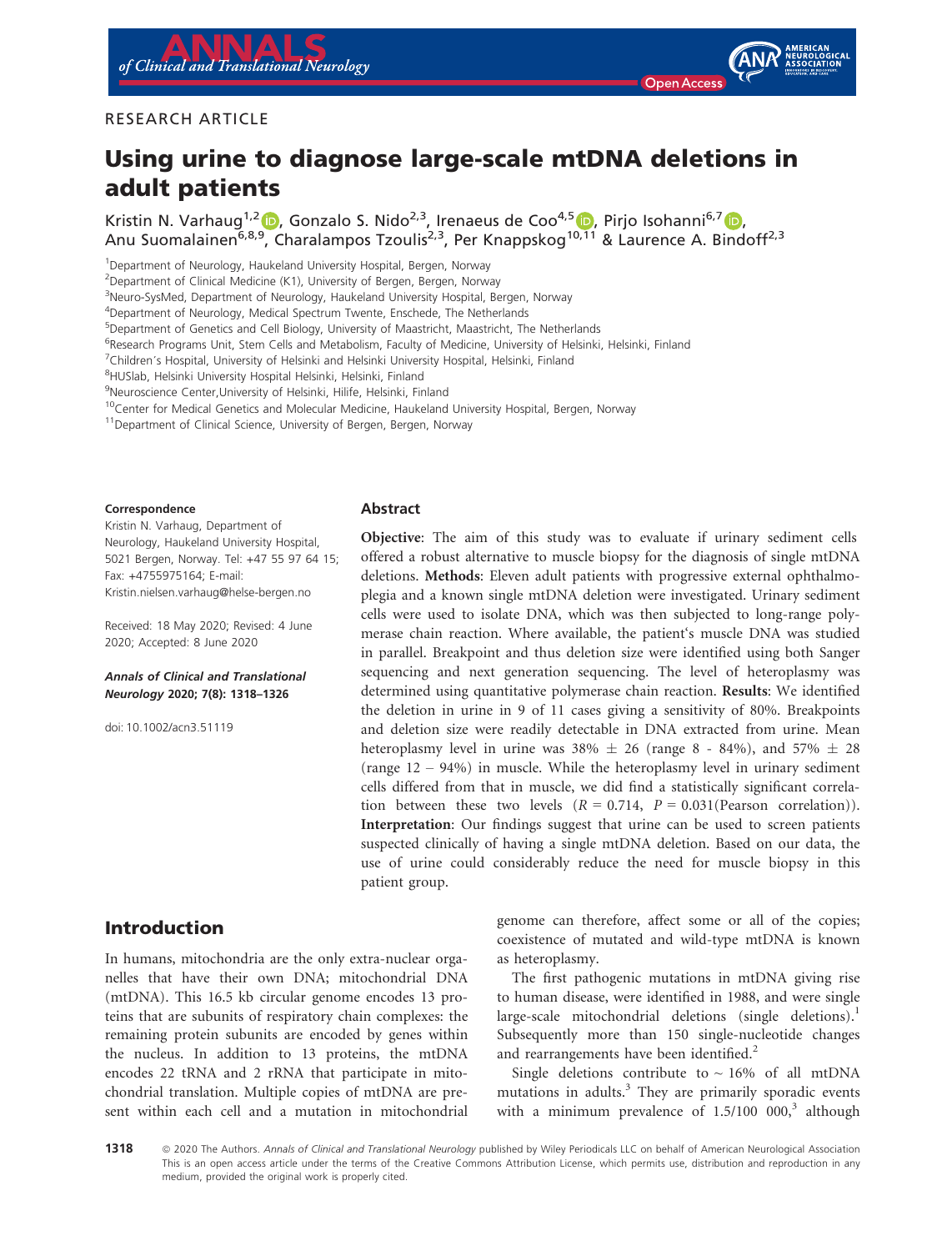maternal transmission has been reported, $4$  and the risk of transmission is higher than initially assumed. $5$ 

Single deletions give rise to three classical phenotypes; Pearson disease, Kearns-Sayre syndrome (KSS), and progressive external ophthalmoplegia (PEO). Pearson disease is a multisystem disorder of infancy, recognized usually by the presence of sideroblastic anemia.<sup>6</sup> Patients who survive infancy develop KSS. KSS has been defined as onset of PEO before age 20, pigmentary retinopathy and at least one of the following features; cardiac conduction block, cerebellar ataxia, and/or cerebrospinal fluid protein concentration>  $0.1$  g/L.<sup>6</sup> PEO is characterized by ptosis and limited eye movement, often accompanied by proximal weakness and myopathy, in addition to other nonmuscular symptoms like hearing loss, ataxia, and other neurological symptoms.<sup>7</sup>

A replicative selection against mutations in cells that retain the ability to divide makes the diagnosis of mtDNA disease challenging, since it usually means that blood sampling is considered unsuitable for identifying mtDNA mutations. This is particularly true for mtDNA deletions, where skeletal muscle is regarded as the tissue of choice for diagnosis. Recent research has, however, shown that urine sediment cells retain sufficiently high levels of mtDNA point mutations to allow successful diagnosis of common mutations such as the m.3243A $>$  G mutation.<sup>8</sup> These cells have also been used to identify single deletions and their breakpoints, $9,10$  but the finding that urine mtDNA deletions levels were more representative of levels found in muscle in young patients raised questions whether these cells were appropriate for diagnosing adults with single deletions.<sup>10</sup> There are, however, no studies that have addressed this question systematically. Our aim was therefore to investigate: (a) how robust urine was for detecting single deletions in urinary epithelial cells of adult patients, (b) if urine could be used to map and sequence deletion breakpoints, (c) if the degree of heteroplasmy detected in urine was similar to that in skeletal muscle biopsy and (d) if we could use our data to develop a clinical algorithm for investigating patients with PEO.

## Methods

#### Patient samples

We investigated 11 patients from three different centres (Norway, Finland, The Netherlands).

In nine patients (pts 1-5, 7-10) urine and muscle samples were available while in two (pts 6 and 11) only urine samples were available. The size of the mtDNA deletion was, however, known from diagnostic studies of muscle. Where available, the patient's muscle DNA was studied in parallel with urine DNA in all performed assays. The time from diagnosis in muscle to time of urinary sample varied from 0 up to 18 years.

Urine samples were collected independent of time of day, and immediately centrifuged for 15 min at 2000 g, the supernatant discarded and the pellet retained. The pellet was stored at  $-20^{\circ}$ C before use. A volume of 200 ul of ultra-pure water was added to the pellet, before DNA was extracted using the QIAmp DNA Mini-kit (Qiagen). The manufacturer's tissue protocol was used for extracting DNA from muscle, and for the urine samples the manufacturer's protocol for body fluids was used.

#### Polymerase chain reactions (PCR)

Two long-range PCR reactions (L-PCR) were used to amplify mtDNA across the major arc, generating either an  $\sim$  8 kb or a  $\sim$  16 kb product in wild-type mtDNA. A control sample from a patient with a normal muscle biopsy was run together.

Following primers were used: 8F (8232 – 8263) 5´- TAAAAATCTTTGAAATAGGGCCCGTATTTACC-3´ and L8R (16496 – 16465) 5´ - CGGATACAGTTCACTT-TAGCTACCCCCAAGTG-3´; 15F (1650-1671) 5´-AACT-TAACTTGACCGCTCTGAG  $-3'$  and 15R (019-001) 5<sup>'</sup>-GGGTGATAGACCTGTGATC-3´.

The PCR products were run on a 0.7% agarose gel at 40 V for approximately 4 hours. The wells were loaded with  $5 \mu L$  PCR product and 1  $\mu L$  loading dye.

Primer sequences for "walking-PCR" were L8R in combination with (5855-5875) TGTAAAACGACGGCCAG-TACCTCAATCACACTACTCC, (6863-6882) TGTAAAAC GACGGCCAGTATTTAGCTGACTCGCCACAC or (7713- 7723) TGTAAAACGACGGCCAGTTCCTAACACTCACA ACAAAAC.

To establish that DNA extracted from urine sediment cells could be used to define the deletion breakpoint, we chose two of the patients for Sanger sequencing (pt 8 and pt 10). Standard PCR reactions encompassing the deletion breakpoints were performed, and a total of  $25 \mu L$  with PCR-product was run on a 0.7% agarose gel. The band was extracted and PCR-product purified using the QIAquick Gel Extraction Kit (Qiagen).

PCR-products were sequenced with BigDye® Terminator v3.1 (ThermoFisher Scientific).

#### Quantitative polymerase chain reaction

We quantified the level of mtDNA deletion using quantitative PCR (qPCR). The mtDNA regions ND1 and ND4 were amplified together with the single-copy nuclear gene APP. The following primer, probes and conditions were used. MTND1: forward primer: L3485-3504: 5´-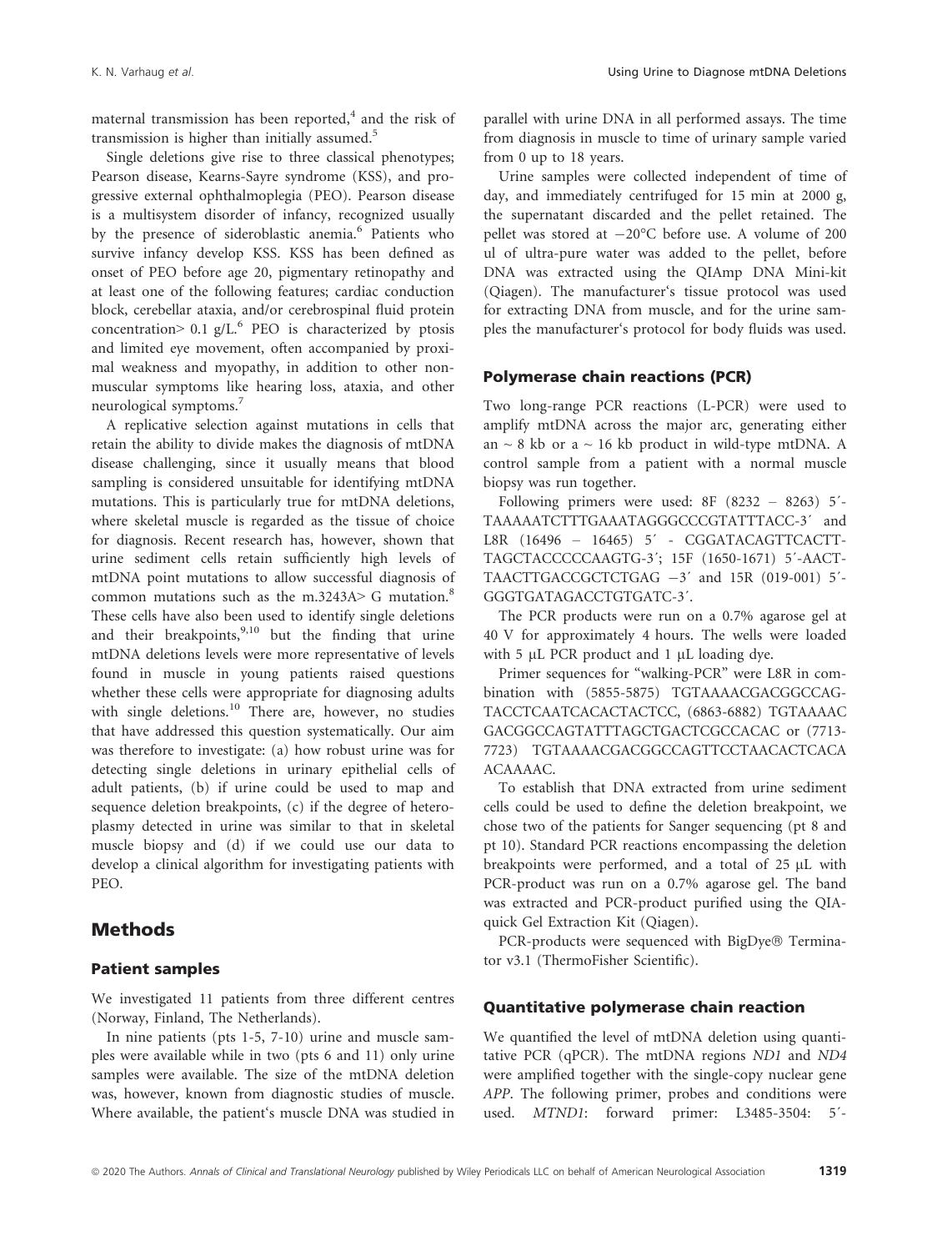CCCTAAAACCCGCCACATCT-3´, reverse primer: H3553-3532: 5´GAGCGATGGTGAGAGCTAAGGT-3´, TaqMan MGB probe: L3506-3529: FAM-CCATCACCCT CTACATCACCGCCC. MTND4: forward primer: L12087- 12109: 5´-CCATTCTCCTCCTATCCCTCAAC-3´, reverse primer: H12200-12170: 5'- CACAATCTGATGTTTTGGT-TAAACTATATTT-3´, TaqMan MGB probe: L12111- 12138: NED-CCGACATCATTACCGGGTTTTCCTCTTG. APP: forward primer: 5´TGTGTGCTCTCCCAGGTCT A-3´, reverse primer: 5´CAGTTCTGGATGGTCACTG G-3´, TaqMan MGB probe: VIC – CCCTGAACTGCAG ATCACCAATGTGGTAG. The reactions were run in triplicate with DNA template of  $\sim 10$  ng/ $\mu$ l.

Thermal cycle: one cycle at  $95^\circ$  for 20 s, 45 cycles at 95 $^{\circ}$  for 3 s, and 60 $^{\circ}$  for 30 s. The percentage of deletion was obtained with the ddCT method, using healthy blood genomic control as calibrator.<sup>11</sup>

### Next-generation sequencing

Identification of deletions in next-generation sequencing data was performed in available urine and muscle in nine of the patients, as previously described.<sup>12</sup> Libraries were prepared using the 16 kb PCR products and the Nextera DNA Flex Library Prep kit (Illumina), and samples were sequenced (2x150 bp) using the Illumina Nextseq 500 instrument. Raw sequencing reads were trimmed using Trimmomatic v0.39<sup>13</sup> with options ILLUMINACLIP:illumina.fa:2:30:10 LEADING:3 TRAILING:3 SLIDINGWIN-DOW:4:15 MINLEN:36 and mapped against the complete human genome hg19 using bwa v0.7.15<sup>14</sup> with default parameters. After removal of duplicates with SAMtools  $v1.9<sup>15</sup>$ , single-nucleotide variants (SNVs) in mtDNA were identified and filtered for each individual sample using Genome Analysis Toolkit v3.8<sup>16</sup> (indels were discarded and SNVs restricted to a quality score normalized by an allele depth of at least 2 and a maximum Fisher strand bias of 60). A new hg19 reference containing the alternate individual mtDNA SNVs was generated for each sample and reads were realigned with bwa. Reads with mapping quality below 30 and/or unmapped were filtered out using SAM tools. In order to identify deletions, alignments were analysed by Pindel v0.2.5<sup>17</sup> with options  $-x$  5 and –A 30. Only deletions identified between MT:1,000- 15,000 were kept for downstream analyses. To further reduce the false positive rate, split reads identified by Pindel as evidence for deletions were filtered based on a set of stringent criteria that had to be fulfilled by both the split read and its paired read: (1) median sequencing quality above 36, (2) no mismatches with the mtDNA sample-specific reference, (3) mapping quality above 0, (4) aligned to the mtDNA chromosome with correct paired-end orientation.

#### Statistical analyses

The data were processed using SPSS v25 (IBM). A Pvalue < 0.05 was considered statistically significant.

### **Ethics**

The study was approved by the Norwegian Regional Committee for Medical and Health Research Ethics (No: 2019/481), and written consent was obtained from all patients.

### **Results**

#### Detection of single mtDNA deletions in urine sediment cell DNA

The demographic and clinical data of the patients are summarized in Table 1. We detected a single deletion in urine samples from 9 of 11 patients (82%), either in 8 kb L-PCR (Fig. 1A) and/or 16 kb L-PCR (Fig. 1B). In the remaining two patients, the band was either very weak (pt 2), or undetectable (pt 5). Overloading the gel did not help with visualization.

In six of the patients (pts  $3, 4, 7-10$ ) the deletion was detected in both 8 kb and 16 kb L-PCR. In three patients (pts 1, 6, 11), the deletion was only detectable on the 16 kb gel, indicating that these deletions most probably encompassed one of the 8 kb PCR primer sites. To confirm this, we used a process termed "walking"-PCR, in which PCR primers are chosen to amplify regions adjacent to each of the original primers. Using this, we identified large deletions, each over 7 kb, in all three cases.

#### Heteroplasmy levels and deletion size

Mean heteroplasmy level in urine was  $38\% \pm 26$  (range 8 - 84%), and 57%  $\pm$  28 (range 12 – 94%) in muscle. The level was generally lower in urinary sediment cells, but we were able to define a correlation between muscle and urine levels within our cohort  $(R = 0.714, P = 0.031)$ (Pearson correlation)) (Fig. 1C). This observation must be interpreted with caution, however, since the finding is based on nine patients only.

#### Sequencing

In the two patients (pts 8 &10) in whom we performed Sanger sequencing; both had the common 4977 bp deletion. Pt 8 had deletion junction 8469: 13447. Pt 10 had deletion junction 8482: 13459, flanked with the 13 bp direct repeat ACCTCCCTCACCA; a known hotspot for deletion.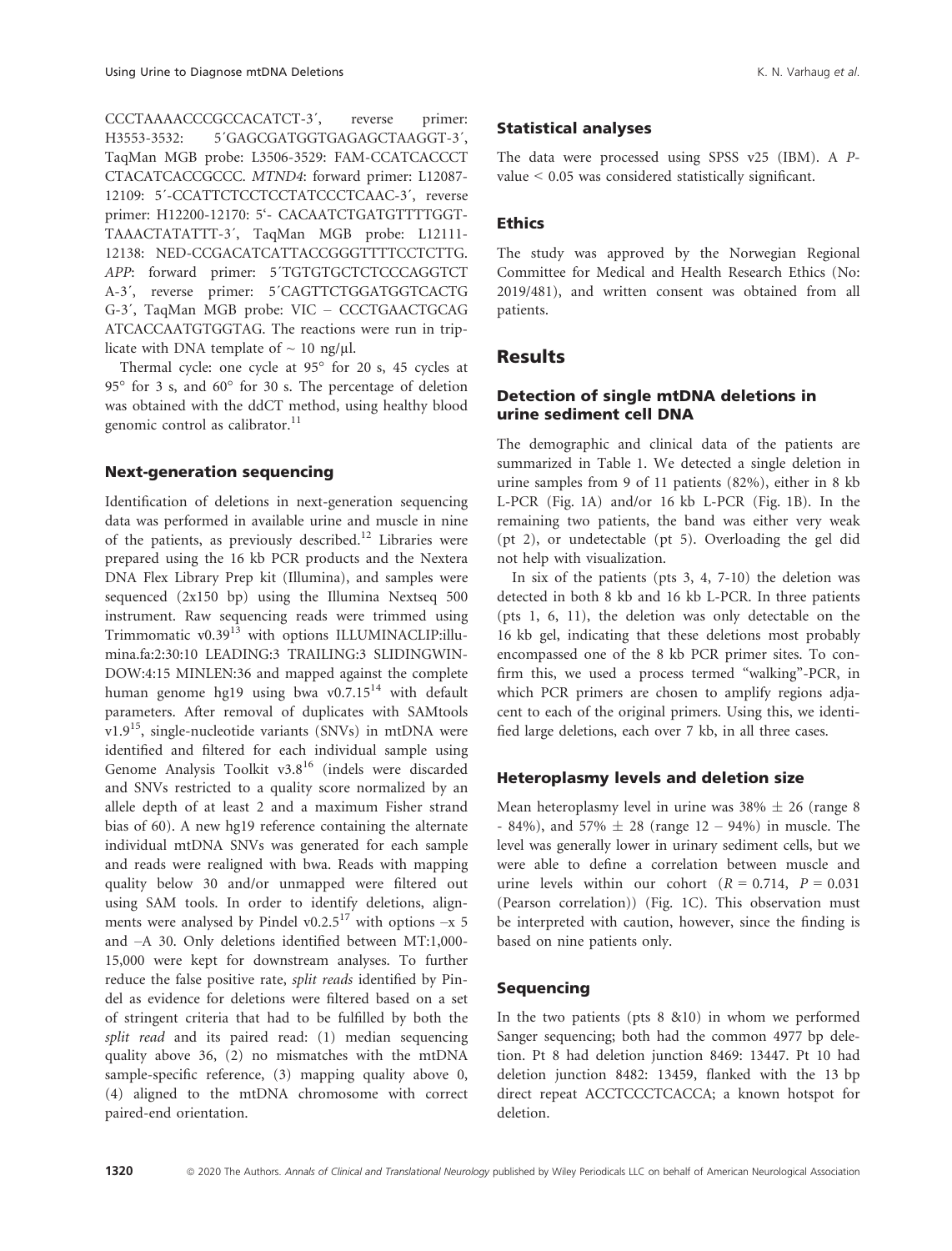|         |        |     |            | Detectable    | Available muscle    |                   |                   | Heteroplasmy  | Heteroplasmy  |                | Time (years) from<br>muscle sampling |
|---------|--------|-----|------------|---------------|---------------------|-------------------|-------------------|---------------|---------------|----------------|--------------------------------------|
| Patient | Gender | Age | Phenotype  | urine         | studied in parallel | Deletion size gel | Deletion size NGS | urine         | muscle        | A Heteroplasmy | to urinary sample                    |
|         |        |     | DEO<br>PEO | Yes           | Yes                 | $~140$ bp         | 7156 bp           | 84%           | 87%           | 3%             |                                      |
|         |        |     | Οłε        | $\frac{1}{2}$ | Yes                 | $~1000~\rm{bp}$ * | 4407 bp           | 33%           | 49%           | 16%            |                                      |
|         |        |     | ΟBς        | Yes           | Yes                 | $\sim$ 5-6000 bp  | Not performed     | 8%            | 39%           | 31%            |                                      |
|         |        |     | DED<br>N   | Yes           | Yes                 | $\sim$ 5500 bp    | 5800 bp           | 45%           | 74%           | 29%            |                                      |
|         |        | 24  | D3d        | $\frac{1}{2}$ | Yes                 | $~1500~bp*$       | 4851 bp*          | 26%           | 56%           | 30%            |                                      |
|         |        | 59  | D3d        | Yes           | $\frac{1}{2}$       | $\sim$ 7390 bp    | 7386 bp           | Not performed | Not available | Not available  |                                      |
|         |        | 56  | 인<br>이     | Yes           | Yes                 | $\sim 4500$ bp    | 4977 bp           | 20%           | 75%           | 55%            |                                      |
|         |        |     | D<br>EO    | Yes           | Yes                 | $\sim 4500$ bp    | 4977 bp           | 8%            | 12%           | $-6%$          |                                      |
|         |        | 24  | <b>PEO</b> | Yes           | Yes                 | $\sim 4500$ bp    | Not performed     | 14%           | 94%           | 20%            |                                      |
|         |        |     | DEO<br>PEO | Yes           | Yes                 | $\sim 4500$ bp    | 4977 bp           | 28%           | 36%           | 8%             |                                      |
|         |        |     | DEO<br>PEO | Yes           | $\frac{1}{2}$       | 8140 bp           | 8284 bp           | Not performed | 12%           | Not available  |                                      |

#### Next-generation sequencing

All deletions detected using L-PCR in both muscle and urine were also detected in both muscle and urine using NGS (Table 1). However, we found that NGS generated evidence of additional deletions of varying read depth that were not found by L-PCR.

## **Discussion**

The first aim of this study was to evaluate if urinary sediment cells offered a robust alternative to muscle biopsy for the diagnosis of single mtDNA deletions in adults. Our multicentre study shows that single deletions are detectable in urine in over 80% of the cases who had a clinical syndrome known to be caused by deletion, and in whom deletion was present in skeletal muscle.

We failed to detect deletions in two patients. Since we wanted to evaluate the efficacy of L-PCR in the clinical setting, we did not use prior knowledge of deletion size in the skeletal muscle to generate shorter amplicons. The only common feature shared by these two individuals was deletion size; they had the smallest deletions in the cohort. Since their deletions were robustly detectable in skeletal muscle, one explanation for our failure to detect them in urinary cells is low heteroplasmy level. This, however, was not the case (Table 1). Skeletal muscle heteroplasmy levels in these two patients were not the lowest in the group (pt  $2 = 49\%$ , pt  $5 = 56\%$ ; range 12– 94%). Moreover, failure to detect small deletions would contradict previous studies that showed an inverse correlation between skeletal muscle heteroplasmy and deletion size  $^{7,18,19}$ .

Our second aim was to investigate whether heteroplasmy level in a patient´s urine was similar to that in skeletal muscle. We determined heteroplasmy level using qPCR. As clinical severity and prognosis in patients with mtDNA disorders are usually related to mutation load, the level of heteroplasmy is of clinical interest.<sup>20</sup> As in previous studies,<sup>10</sup> we found interpreting the level and impact of heteroplasmy in urinary cells problematical. Furthermore, four of the urine samples were taken at a later time point than the muscle biopsy and we know that this can affect the degree of heteroplasmy.<sup>21</sup> Interestingly, in contrast with muscle, urinary epithelial cells are mitotic and thus capable of eliminating cells with comprised energy metabolism levels due to mutated mtDNA. That they retain mtDNA deletions at all is an interesting phenomenon, and our results suggest that they do this to levels that reflect what is found in postmitotic skeletal muscle.

Whether heteroplasmy levels, the deletion breakpoint and size are of clinical, predictive importance in patients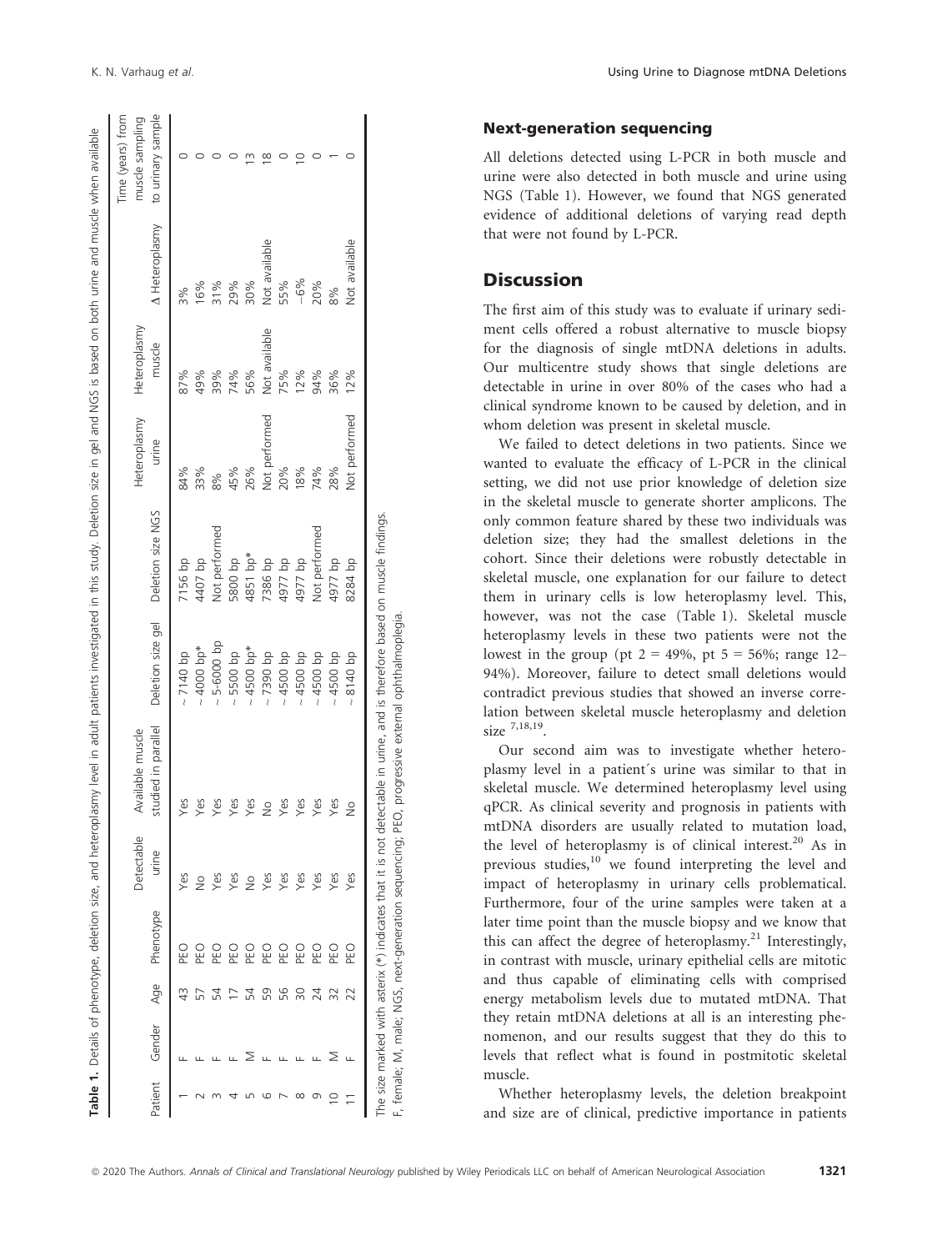

B



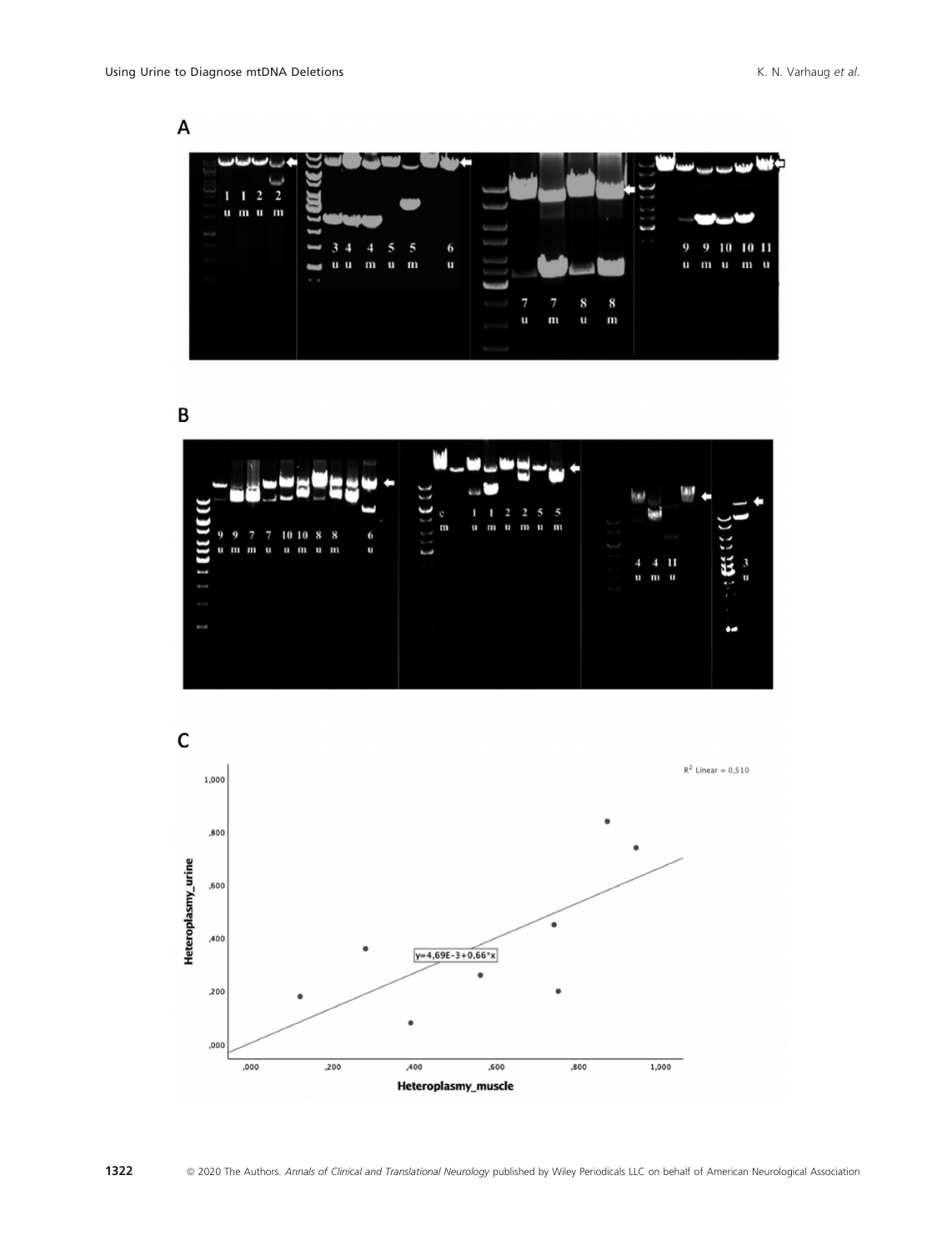Figure 1. Long-range PCR analysis in patients 1-11 with single deletions in urinary sediment cells (u) and skeletal muscle (m) and control patient (c). The wild type amplicon is 8kb in Figure (A), and 16kb in Figure (B), and marked with an arrow. A 10 kb DNA ladder is shown to the left of each run, and vertical lines define separate experiments. In patient 6 and 11 only urinary samples were available. Due to technical problems with patient 3 muscle, we ran the urine sample alone, and used information concerning the deletion size obtained from the diagnostic assay. (C) shows a scatterplot illustrating the correlation between percent mutant mtDNA in muscle (x-axis) and percent mutant mtDNA in urine (y-axis) within the same individual. Heteroplasmy levels were determined using qPCR as described under methods.

|  |  | Table 2. An overview over the diversity in previous studies on single deletions |  |  |  |  |  |  |  |  |  |
|--|--|---------------------------------------------------------------------------------|--|--|--|--|--|--|--|--|--|
|--|--|---------------------------------------------------------------------------------|--|--|--|--|--|--|--|--|--|

| Reference                                           | Correlations                                                                                                                                                                                               | Correlations not found                                                                                                                                                                                                           |
|-----------------------------------------------------|------------------------------------------------------------------------------------------------------------------------------------------------------------------------------------------------------------|----------------------------------------------------------------------------------------------------------------------------------------------------------------------------------------------------------------------------------|
| Zeviani et al. <sup>23</sup><br>Holt et al. $^{24}$ |                                                                                                                                                                                                            | No relationship between size and site of deletion and<br>biochemistry or disease severity.<br>No correlation between heteroplasmy and clinical or<br>biochemical severity<br>No correlation between deletions site and phenotype |
| Aurè et al. <sup>22</sup>                           | More severe phenotype was associated with age of onset and<br>the presence and proportion of deletion in blood associated<br>with more severe phenotype (same nonsignificant<br>trend was found in urine). | No correlation between phenotype and:<br>- Deletion size,<br>- Site of deletion<br>- Heteroplasmy                                                                                                                                |
| Yamashita<br>et al. <sup>25</sup>                   | Deletion size correlated with:<br>- Age at onset (inverse)<br>- Phenotype (longer deletions in KSS)                                                                                                        | No correlation between heteroplasmy and:<br>- Age of onset<br>- Phenotype                                                                                                                                                        |
|                                                     | Number of deleted tRNAs correlated with:<br>- Age at onset (inverse)<br>- Phenotype (more in KSS)                                                                                                          |                                                                                                                                                                                                                                  |
|                                                     | Correlation between site of deletion and age of onset                                                                                                                                                      |                                                                                                                                                                                                                                  |
| Lopez-Gallardo<br>et al. <sup>19</sup>              | Heteroplasmy correlated with:<br>- Age of onset (inverse)<br>- Deletion size (inverse) (only in CPEO patients)                                                                                             |                                                                                                                                                                                                                                  |
|                                                     | Inverse correlation between deletion size and age of onset<br>Correlation between site of deletion and phenotype:<br>- Deletion involving the Mt-CYB gene correlated with<br>KSS phenotype                 |                                                                                                                                                                                                                                  |
| Grady et al. <sup>18</sup>                          | Heteroplasmy correlates with:<br>- Deletion size (inverse)<br>- Phenotype<br>- Age of onset<br>- COX-deficient fibre densityDisease burden and progression<br>is predicted by:                             |                                                                                                                                                                                                                                  |
|                                                     | - Heteroplasmy<br>- Deletion size<br>- Site of deletionDeletion size correlates with:                                                                                                                      |                                                                                                                                                                                                                                  |
|                                                     | - Location of deletion<br>- Age of onset                                                                                                                                                                   |                                                                                                                                                                                                                                  |
| Mancuso<br>et al. $7$                               | Inverse correlation between heteroplasmy and:<br>- Deletion size<br>- Age at onset                                                                                                                         | No correlation between phenotype and:<br>- Heteroplasmy<br>- Deletion size                                                                                                                                                       |
| <b>Broomfield</b><br>et al. 9                       | Childhood-onset cohort.<br>Weak correlation between heteroplasmy and age at onset                                                                                                                          | Age not related to deletion size<br>No correlation between age of onset and deletion<br>size or site of deletion                                                                                                                 |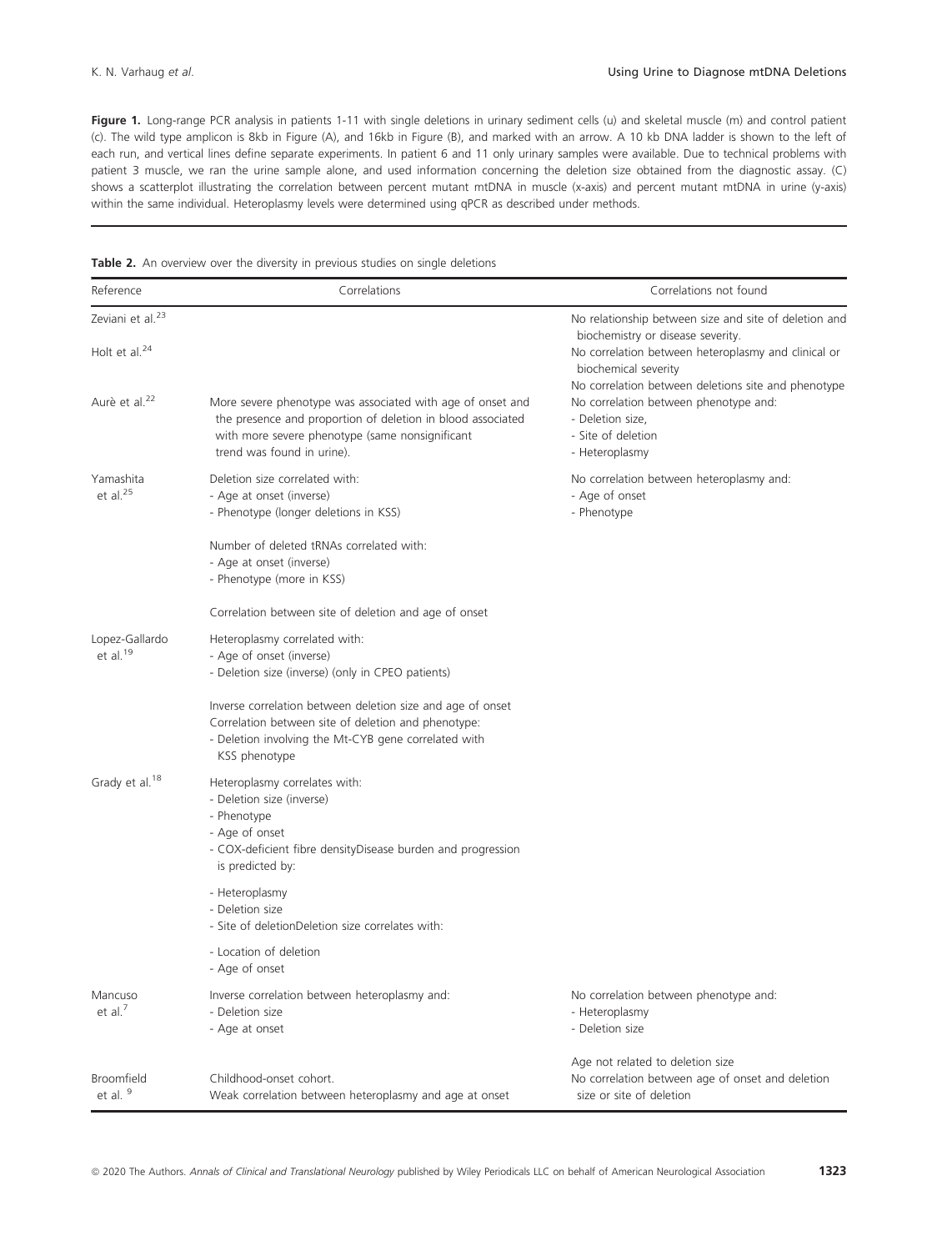

Figure 2. Proposed diagnostic algorithm in patients with progressive external ophthalmoplegia.

with single deletions remains unclear. Various studies have shown contradictory findings, and we have summarized these in Table 2. Some studies have suggested that age of onset is the most important factor.<sup>22</sup> More recently, Grady and colleagues reanalysed previously published data and found that there was indeed a predictive value of heteroplasmy, size, and site of deletion on disease burden and progression.<sup>18</sup> Regardless of the debate concerning prognostic impact of estimating deletion size, site, and heteroplasmy level, we show that this information is readily available in urine.

Both L-PCR and NGS detected mtDNA deletions in DNA extracted from urine, but we found that NGS

generated evidence of additional deletions of varying read depth that were not found by L-PCR. Since we used the same 16 kb amplicon used for L-PCR, the noisier signal seen with NGS is possibly related to PCR amplification and may disappear when run on native DNA. The purpose of our study was not to perform a head-to-head comparison of these two methods, but to show that urine was a suitable tissue for diagnosis. Currently, we believe that L-PCR is robust and straightforward enough for diagnostic purposes, however, future studies may well alter this conclusion, particularly if improvements in NGS techniques make it possible to sequence without prior amplification.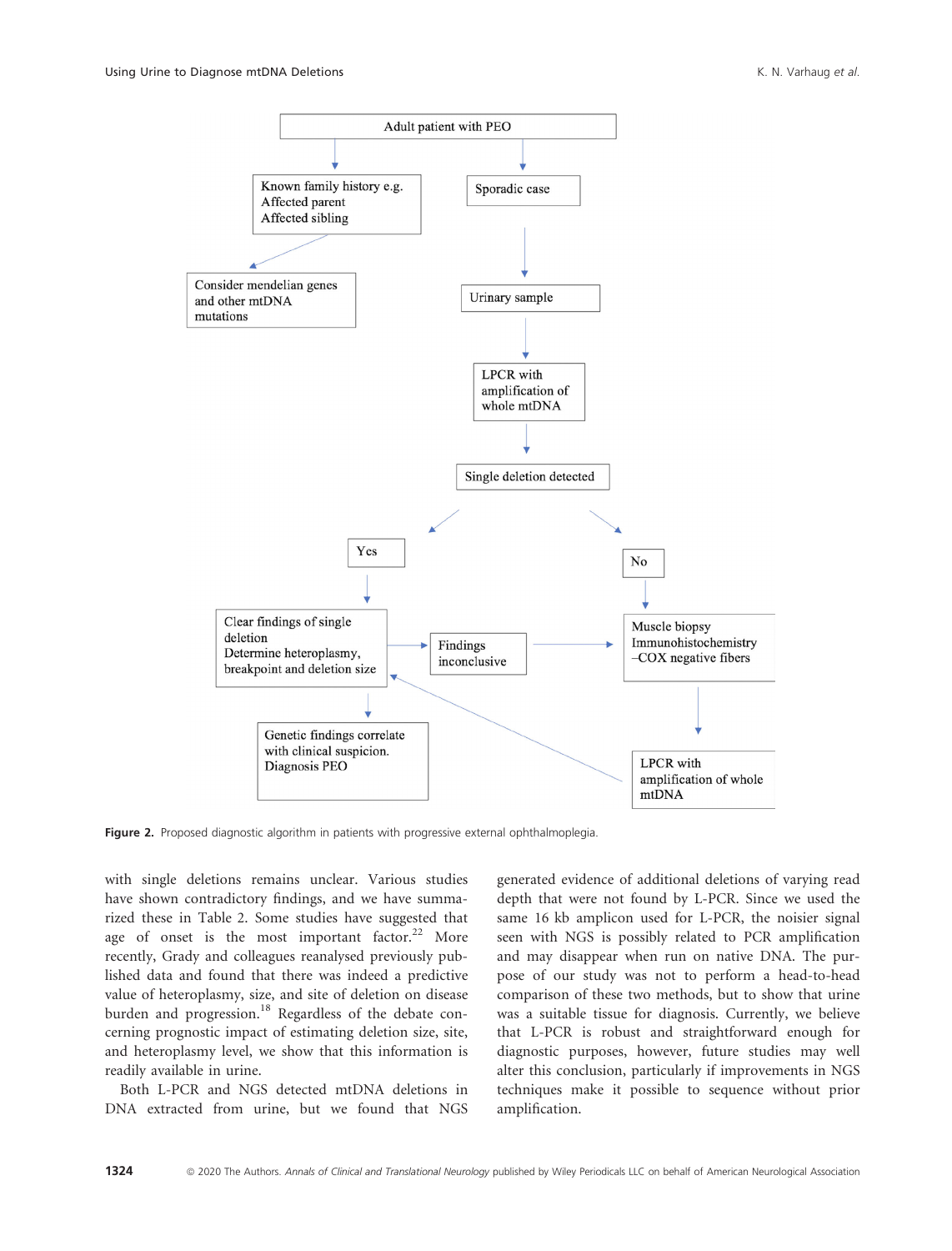Our results suggest that urinary sediment cells are a viable alternative to muscle biopsy for the diagnosis of single mtDNA deletion disorder, even though we may miss the structural and pathological information provided by a muscle biopsy. Furthermore, although our study focused on adults with PEO, there is no reason to believe that diagnostic efficiency will be any less in children with KSS or Pearson syndrome. Our results show that urine provides evidence not only of the presence of a mtDNA deletion, but also permits the identification of breakpoints and the assessment of heteroplasmy. We would therefore recommend the following algorithm (Fig. 2): urine should be screened for single mtDNA deletions in patients with phenotypes known to be associated with this genetic defect. Muscle biopsy should be reserved for patients having high clinical suspicion but no detectable deletion in urine. We believe that this approach will reduce the need for muscle biopsy while maintaining diagnostic sensitivity.

## Acknowledgments

We thank Hilde Rusaas and Sigrid Erdal for technical assistance.

## Author Contributions

KNV designed the research study, conducted the experiments, acquired, and analysed the data. LAB designed the research study and acquired data. GSN, CT, and PK conducted the NGS experiment and analysed the data. RdC, PI, and AS acquired data. All authors contributed to writing and editing of the manuscript.

## Conflict of Interest

The authors have declared that no conflict of interest exists.

#### References

- 1. Holt IJ, Harding AE, Morgan-Hughes JA. Deletions of muscle mitochondrial DNA in patients with mitochondrial myopathies. Nature 1988;331:717–719.
- 2. MITOMAP: A Human, Mitochondrial Genome Database [computer program]. 2007. [http://www.mitomap.org.](http://www.mitomap.org)
- 3. Gorman GS, Schaefer AM, Ng Y, et al. Prevalence of nuclear and mitochondrial DNA mutations related to adult mitochondrial disease. Ann Neurol 2015;77:753–759.
- 4. Poulton J, Morten KJ, Weber K, et al. Are duplications of mitochondrial DNA characteristic of Kearns-Sayre syndrome? Hum Mol Genet 1994;3:947–951.
- 5. Chinnery PF, DiMauro S, Shanske S, et al. Risk of developing a mitochondrial DNA deletion disorder. Lancet 2004;364:592–596.
- 6. Pitceathly RD, Rahman S, Hanna MG. Single deletions in mitochondrial DNA–molecular mechanisms and disease phenotypes in clinical practice. Neuromuscul Disord 2012;22:577–586.
- 7. Mancuso M, Orsucci D, Angelini C, et al. Redefining phenotypes associated with mitochondrial DNA single deletion. J Neurol. 2015;262:1301–1309.
- 8. Whittaker RG, Blackwood JK, Alston CL, et al. Urine heteroplasmy is the best predictor of clinical outcome in the m.3243A>G mtDNA mutation. Neurology 2009;72:568–569.
- 9. Broomfield A, Sweeney MG, Woodward CE, et al. Paediatric single mitochondrial DNA deletion disorders: an overlapping spectrum of disease. J Inherit Metab Dis 2015;38:445–457.
- 10. Blackwood JK, Whittaker RG, Blakely EL, et al. The investigation and diagnosis of pathogenic mitochondrial DNA mutations in human urothelial cells. Biochem Biophys Res Commun 2010;393:740–745.
- 11. Krishnan KJ, Bender A, Taylor RW, Turnbull DM. A multiplex real-time PCR method to detect and quantify mitochondrial DNA deletions in individual cells. Anal Biochem 2007;370:127–129.
- 12. Nido GS, Dolle C, Flones I, et al. Ultradeep mapping of neuronal mitochondrial deletions in Parkinson's disease. Neurobiol Aging 2018;63:120–127.
- 13. Bolger AM, Lohse M, Usadel B. Trimmomatic: a flexible trimmer for Illumina sequence data. Bioinformatics 2014;30:2114–2120.
- 14. Li H, Durbin R. Fast and accurate long-read alignment with Burrows-Wheeler transform. Bioinformatics 2010;26:589–595.
- 15. Li H, Handsaker B, Wysoker A, et al. The sequence Alignment/Map format and SAMtools. Bioinformatics 2009;25:2078–2079.
- 16. DePristo MA, Banks E, Poplin R, et al. A framework for variation discovery and genotyping using next-generation DNA sequencing data. Nat Genet 2011;43:491–498.
- 17. Ye K, Schulz MH, Long Q, et al. Pindel: a pattern growth approach to detect break points of large deletions and medium sized insertions from paired-end short reads. Bioinformatics 2009;25:2865–2871.
- 18. Grady JP, Campbell G, Ratnaike T, et al. Disease progression in patients with single, large-scale mitochondrial DNA deletions. Brain 2014;137(Pt 2):323– 334.
- 19. Lopez-Gallardo E, Lopez-Perez MJ, Montoya J, Ruiz-Pesini E. CPEO and KSS differ in the percentage and location of the mtDNA deletion. Mitochondrion 2009;9:314–317.
- 20. DiMauro S, Schon EA. Mitochondrial disorders in the nervous system. Annu Rev Neurosci 2008;31:91–123.
- 21. Schapira AH. Mitochondrial disease. Lancet 2006;368:70– 82.